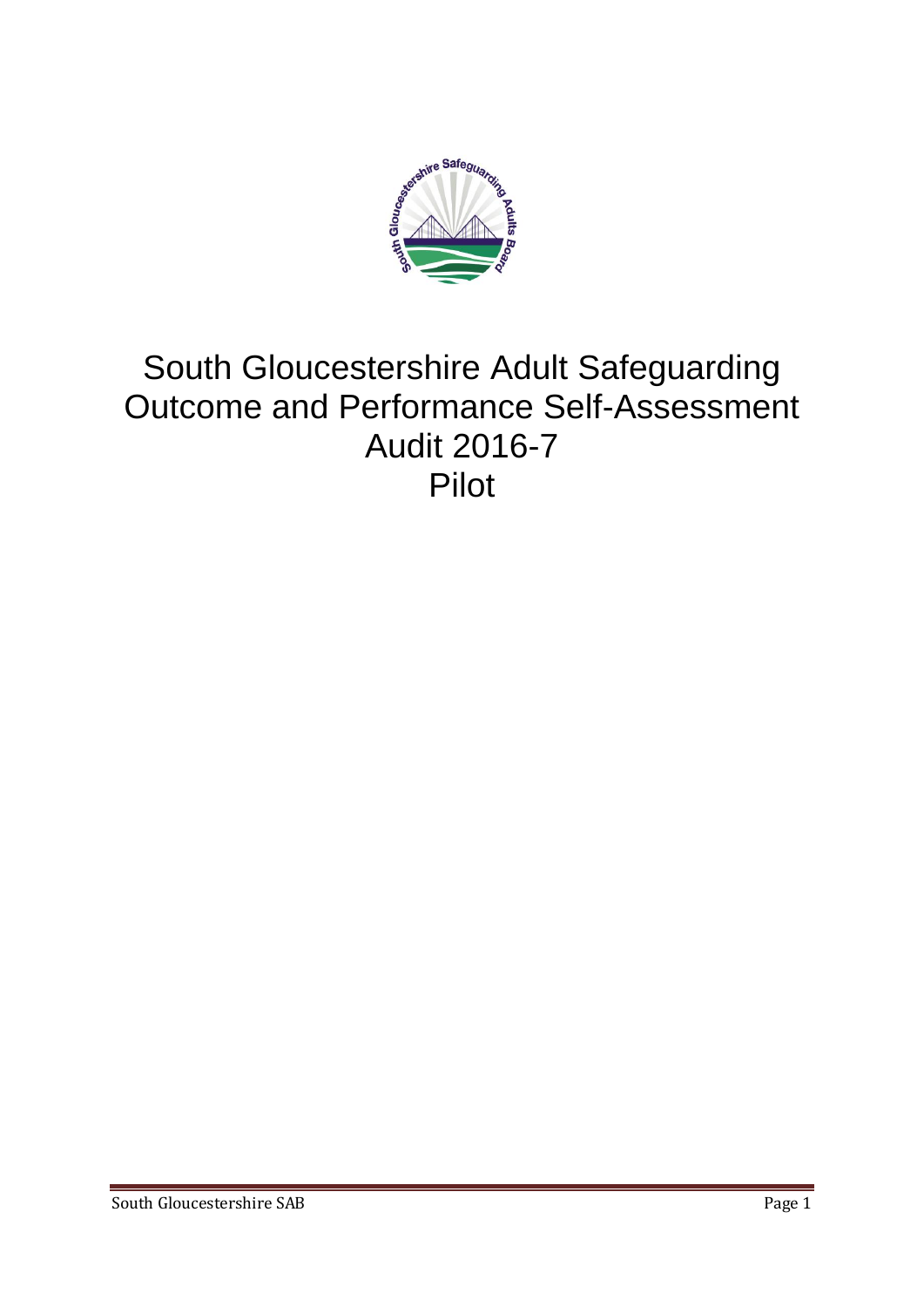### **South Gloucestershire Adult Safeguarding Outcome and Performance Self-Assessment Audit - Pilot**

### **Contents**

|                                                                    | Page |
|--------------------------------------------------------------------|------|
| Introduction                                                       | 3    |
| Method / Approach                                                  | 4    |
|                                                                    |      |
| Self Assessment Audit Themes 2015                                  |      |
| • A - The Difference Being Made                                    | 5    |
| B - What is Being Done to Prevent Abuse and Neglect                | 7    |
| • C - How Well Things are Managed When Abuse and<br><b>Neglect</b> | 11   |
| D - How Partners Work Together<br>$\bullet$                        | 14   |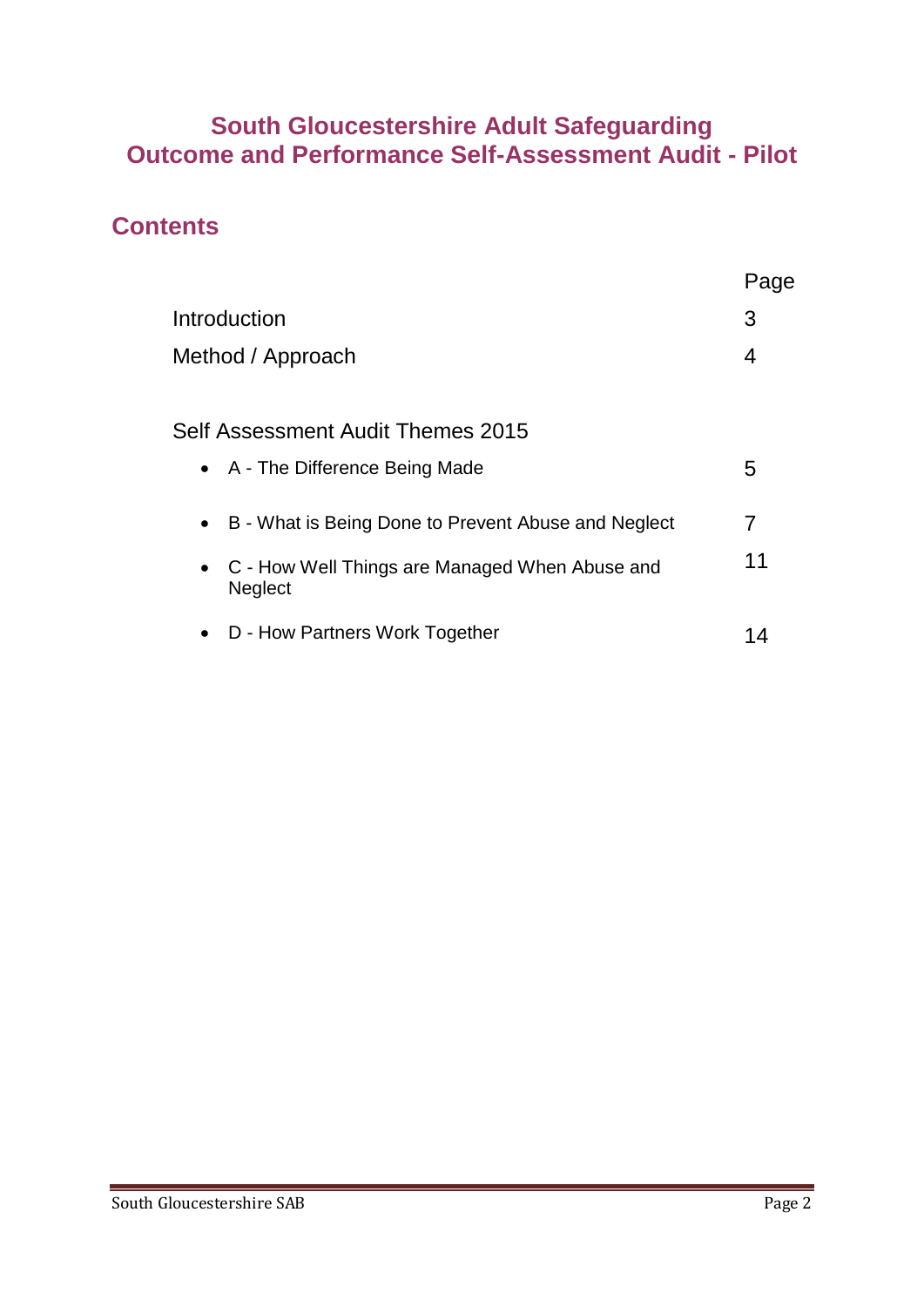# **Introduction**

The South Gloucestershire Adult Safeguarding Outcome & Performance Self-Assessment Audit Framework provides a tool to assist Safeguarding Adults Boards to assess, monitor and evidence progress and achievements in relation to meeting adult safeguarding requirements.

This tool has now been adopted by a range of Safeguarding Adults Board in the South West Region as best practice.

There is now a greater emphasis on the involvement of the adult at risk in the process and of the outcomes which are achieved. While the quality of the services provided remains an important consideration, this relates more to the functioning of the organisations. Taking an outcomes focus to the self-assessment process, as this up-date seeks to do, will help to reveal the difference made and demonstrate achievements and improvements as a result of the interventions.

The Board should seek assurance of the effectiveness of safeguarding activity and that safeguarding practice is continually improving and enhancing the quality of life for adults with care and support needs at risk of abuse and neglect in its area, in line with the Care Act and 'Making Safeguarding Personal'.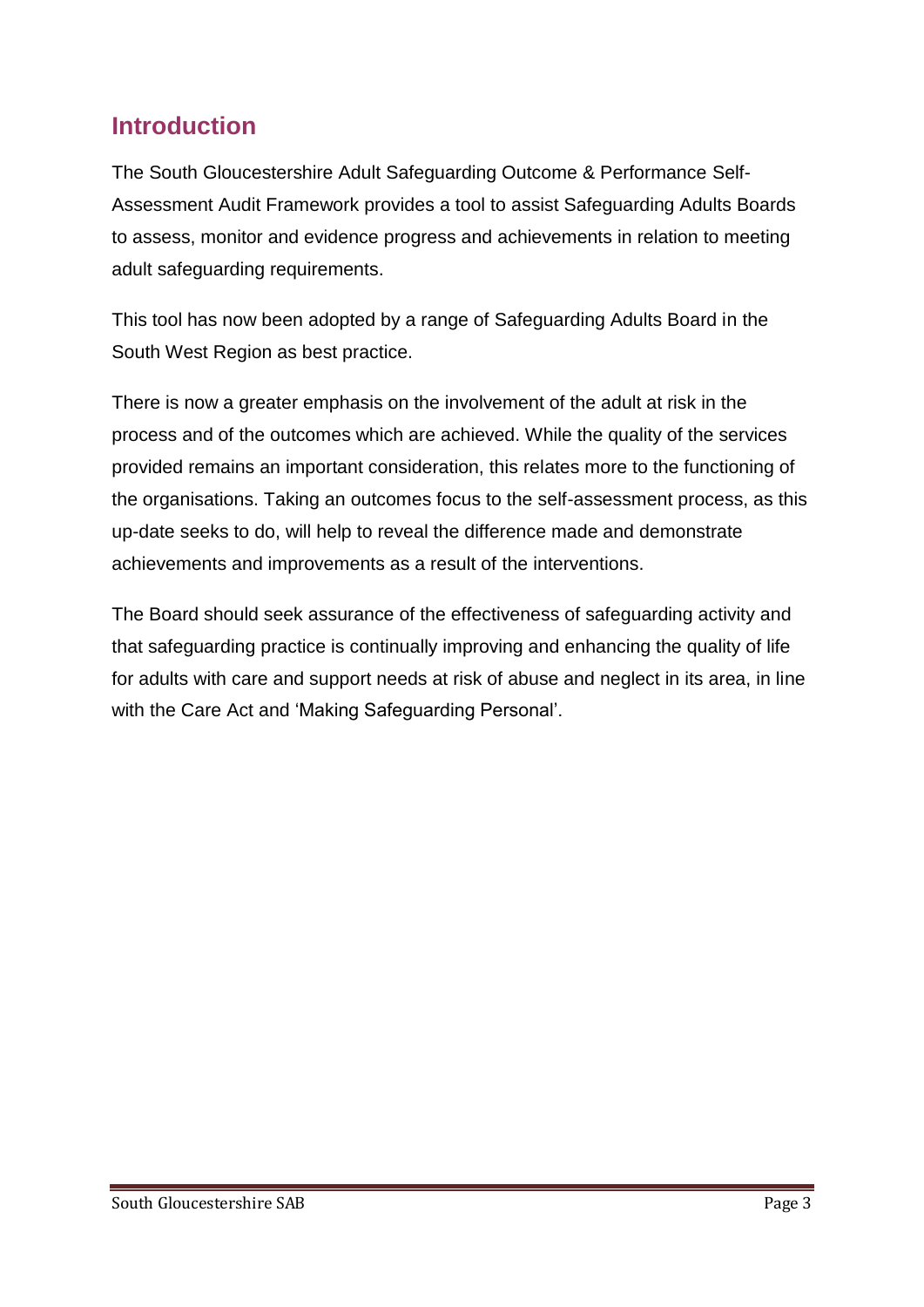# **Method / Approach**

This Outcome and Performance Self-Assessment Audit aims to address key objectives and outcomes to enable Safeguarding Adults Boards (SABs) to be assured that adults with care and support needs whose situations mean they may be experiencing or at risk of abuse or neglect are being kept safe.

To ensure the audit is relevant to the Peer Challenge process, it is closely aligned to the *Standards for Adult Safeguarding* **(2012) to focus on** four themes:

- **A. The Difference Being Made** *(Outcomes and Peoples Experiences)*
- **B. What is Being Done to Prevent Abuse and Neglect** *(Leadership, Strategy, and Commissioning)*
- **C. How Well Things are Managed When Abuse and Neglect Occurs** *(Service Delivery and Effective Practice and Performance and Resource Management)*
- **D. How Partners Work Together** *(Local Safeguarding Boards)*

These four themes also reflect the six principles in the *Statement of Government*  **Policy on Adult Safeguarding (2013)** and are the key priorities as set out in the **South Gloucestershire Safeguarding Adults Board Strategic Plan 2016/7**

- **Empowerment** Protection
- **Prevention Partnership**
- **Proportionality Accountability**

The aim is for the Audit to be used to provide a consistent approach to quality and performance, which is particularly useful with organisations and agencies who work across local authority boundaries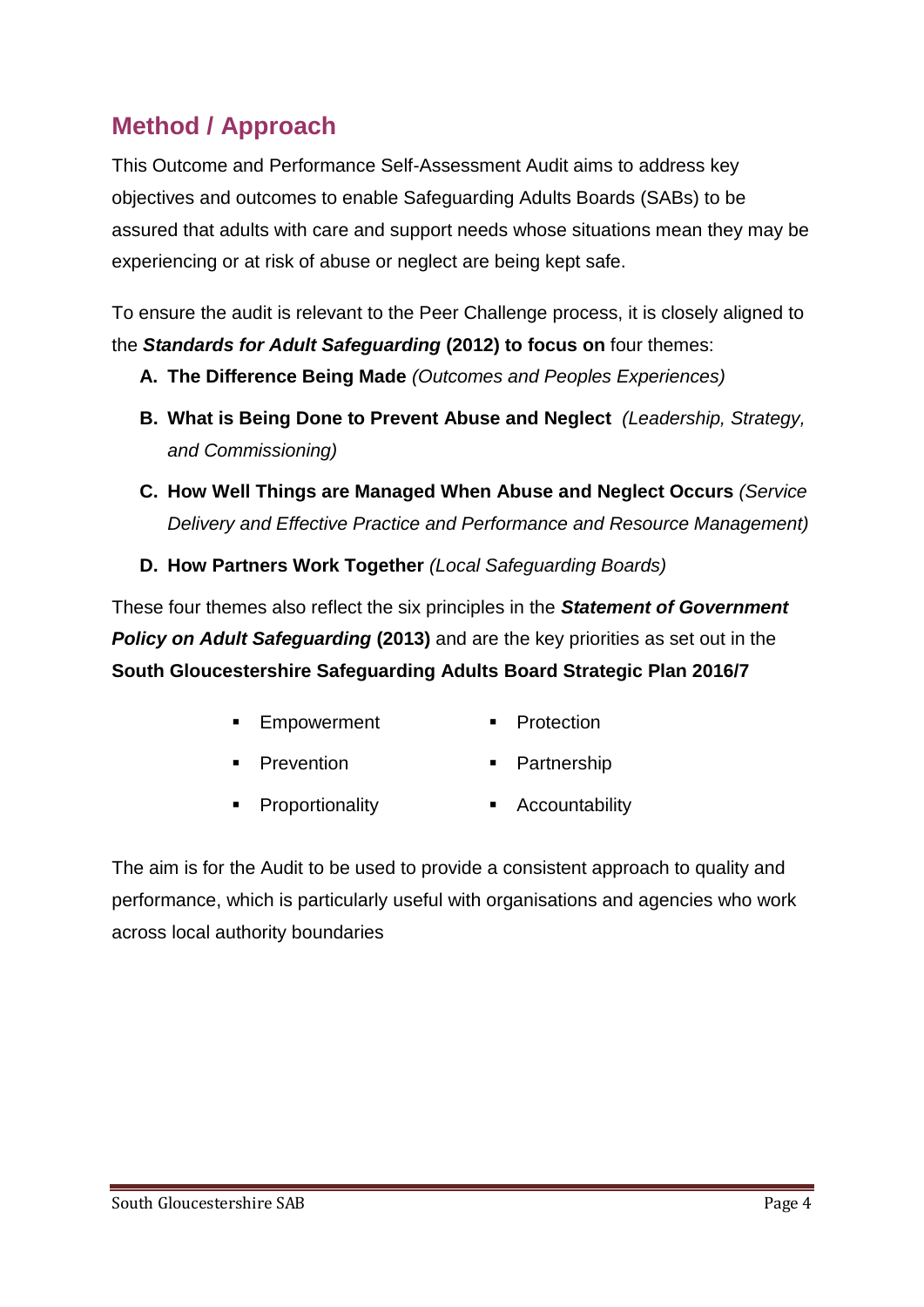# **Self-Assessment Audit Themes A - The Difference Being Made**

| <b>Questions to consider.</b>                                                                                                                                | <b>Prompts and Aspects</b>                                                                                                                                                                |
|--------------------------------------------------------------------------------------------------------------------------------------------------------------|-------------------------------------------------------------------------------------------------------------------------------------------------------------------------------------------|
| A1. Is there a clear focus<br>on understanding the<br>wishes/desired<br>outcomes for the adult at<br>risk of abuse and<br>neglect?                           | Is there an emphasis on outcomes in strategies, plans<br>٠<br>and progress reporting?                                                                                                     |
|                                                                                                                                                              | Do performance reports include outcome measures?                                                                                                                                          |
|                                                                                                                                                              | What evidence is there that a difference is being made<br>as a result of adult safeguarding interventions?                                                                                |
|                                                                                                                                                              |                                                                                                                                                                                           |
| A2. How do you know<br>that adults with care and                                                                                                             | What systems and processes are in place to help deliver<br>effective safeguarding?                                                                                                        |
| support needs at risk of<br>abuse and neglect are                                                                                                            | Are there clear guidelines?<br>п                                                                                                                                                          |
| being safeguarded?                                                                                                                                           | How does the practice of staff help to deliver effective<br>п<br>safeguarding?                                                                                                            |
|                                                                                                                                                              | Are all relevant people involved aware of adult<br>safeguarding?                                                                                                                          |
|                                                                                                                                                              | Are staff enabled to use professional judgement<br>effectively?                                                                                                                           |
|                                                                                                                                                              | Are adults at risk seen alone and given the opportunity to<br>disclose their concerns and experiences?                                                                                    |
|                                                                                                                                                              | How are those involved in the safeguarding process<br>п<br>supported in their roles?                                                                                                      |
|                                                                                                                                                              |                                                                                                                                                                                           |
| A3. How do you involve<br>adults with care and<br>support needs at risk of<br>abuse and neglect<br>(and/or their<br>carers/advocates or<br>representatives)? | How do you promote the perspectives of patients /<br>п<br>people using services / carers and ensure these are<br>considered for inclusion in all appropriate strategies, and<br>policies? |
|                                                                                                                                                              | What mechanisms are there for gathering and logging<br>$\blacksquare$<br>the experiences and views of those involved throughout<br>the safeguarding enquiry?                              |
|                                                                                                                                                              | What evidence is there of patients / people using<br>п<br>services / carers satisfaction?                                                                                                 |
|                                                                                                                                                              | How is the information used to improve services?<br>п                                                                                                                                     |
|                                                                                                                                                              | How is the information disseminated?<br>п                                                                                                                                                 |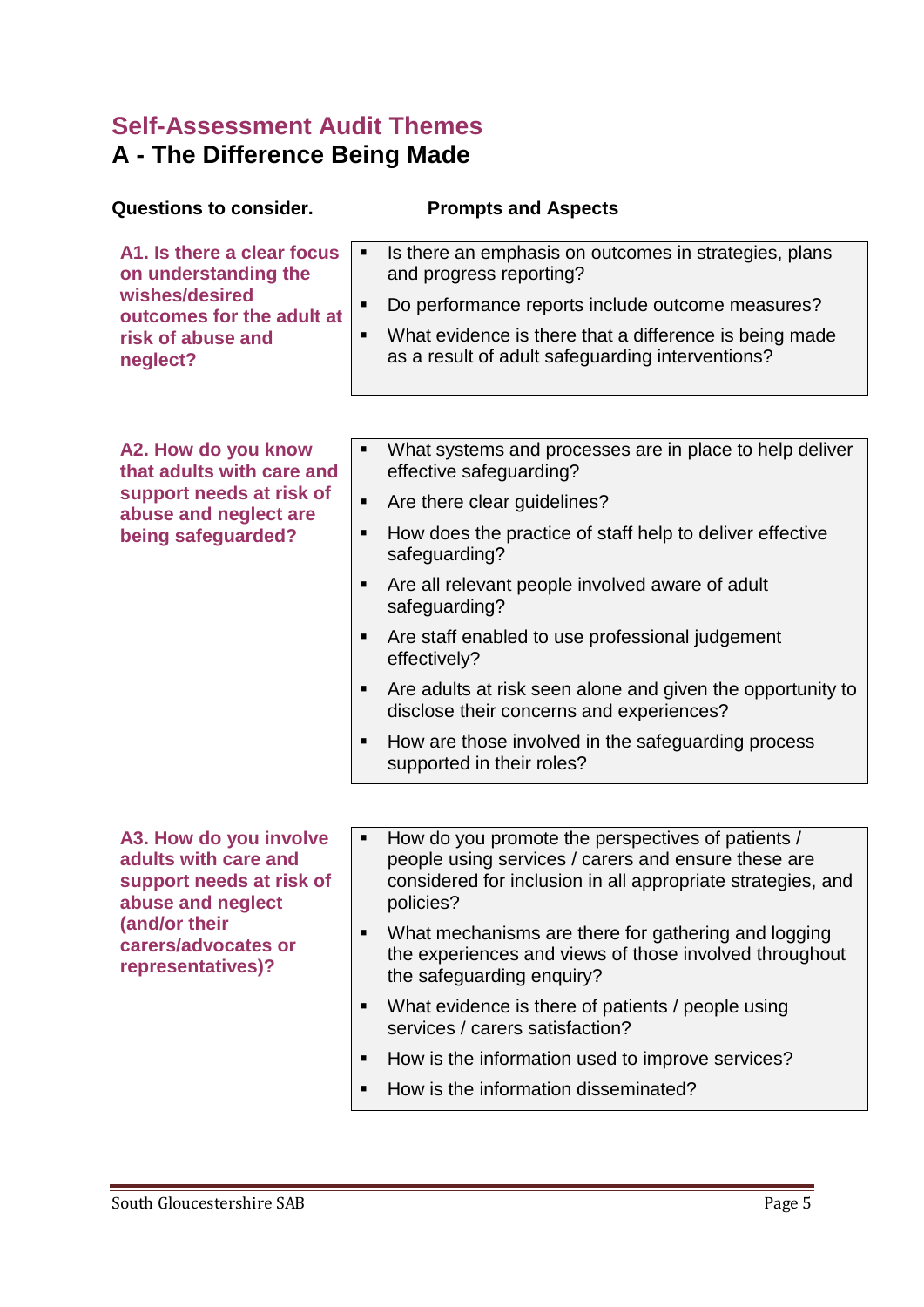### A - The Difference Being Made Assessment and Actions

**Since your previous audit last year how have you taken forward your improvements, developments and immediate actions?**

**What are you doing particularly well?**

**What are your top priorities for improvement and development in the coming year?** 

**Can you identify any risks in you being able to achieve these?**

**Are there any immediate actions required?** 

| If you were asked to rate your current status in this theme, what would it be? |              |              |
|--------------------------------------------------------------------------------|--------------|--------------|
| <b>Red</b>                                                                     | <b>Amber</b> | <b>Green</b> |
|                                                                                |              |              |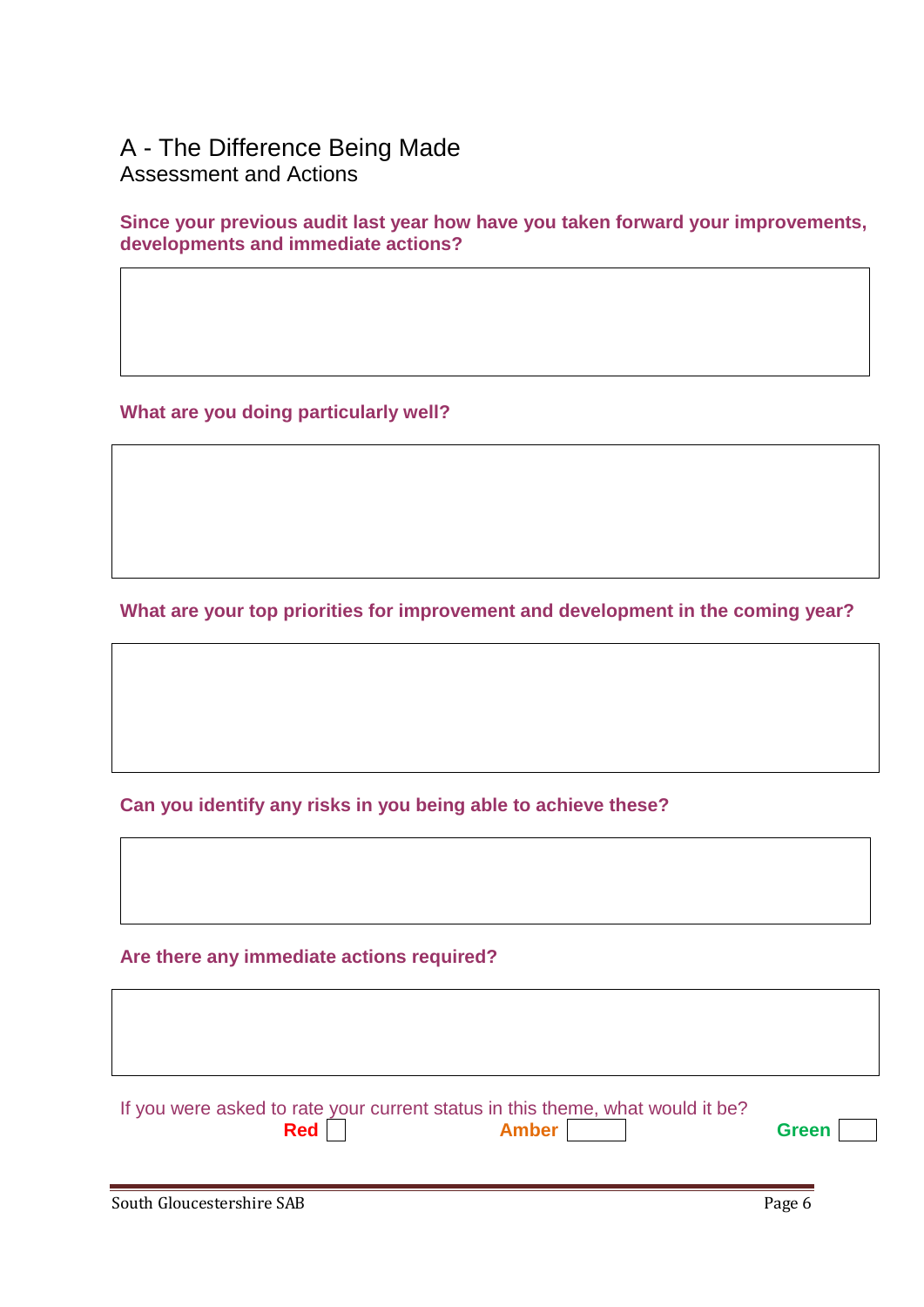### **Self-Assessment Audit Themes B - What is Being Done to Prevent Abuse and Neglect**

| <b>Questions to consider.</b>                                                                                                                                   | <b>Prompts and Aspects</b>                                                                                                                                                                                |  |
|-----------------------------------------------------------------------------------------------------------------------------------------------------------------|-----------------------------------------------------------------------------------------------------------------------------------------------------------------------------------------------------------|--|
| <b>B1. Is there comprehensive</b><br>accessible public<br>information and advice<br>about keeping safe and<br>what constitutes abuse of<br>adults with care and | How do you ensure service users/carers/advocates/<br>п<br>visitors/relatives/members of the public receive<br>information about keeping safe?                                                             |  |
|                                                                                                                                                                 | Is information available to signpost any adult to<br>п<br>appropriate sources of advice and support?                                                                                                      |  |
| support needs?                                                                                                                                                  | How is public information disseminated?<br>п                                                                                                                                                              |  |
|                                                                                                                                                                 | What formats are used? (e.g. leaflets, posters,<br>п<br>websites, adverts on buses etc.)                                                                                                                  |  |
|                                                                                                                                                                 | How frequently is information refreshed and updated?                                                                                                                                                      |  |
|                                                                                                                                                                 | How do you ensure service users/carers/advocates/<br>visitors/relatives/members of the public receive<br>information about how to raise concerns if they<br>suspect or experience abuse, harm or neglect? |  |
|                                                                                                                                                                 | Do you run awareness campaigns or events?<br>п                                                                                                                                                            |  |
|                                                                                                                                                                 |                                                                                                                                                                                                           |  |

**B2. How do you communicate the importance of adult safeguarding to staff at all levels in your organisation?** 

- How do you enable staff to recognise poor practice or abuse and to know how to respond appropriately?
- How do you ensure consistency of information?
- Is there a code of conduct for all staff and volunteers that sets clear standards for relationships between people in positions of trust and patients / people using services / advocates / carers?
- **How frequently does the executive body receive** reports about adult safeguarding?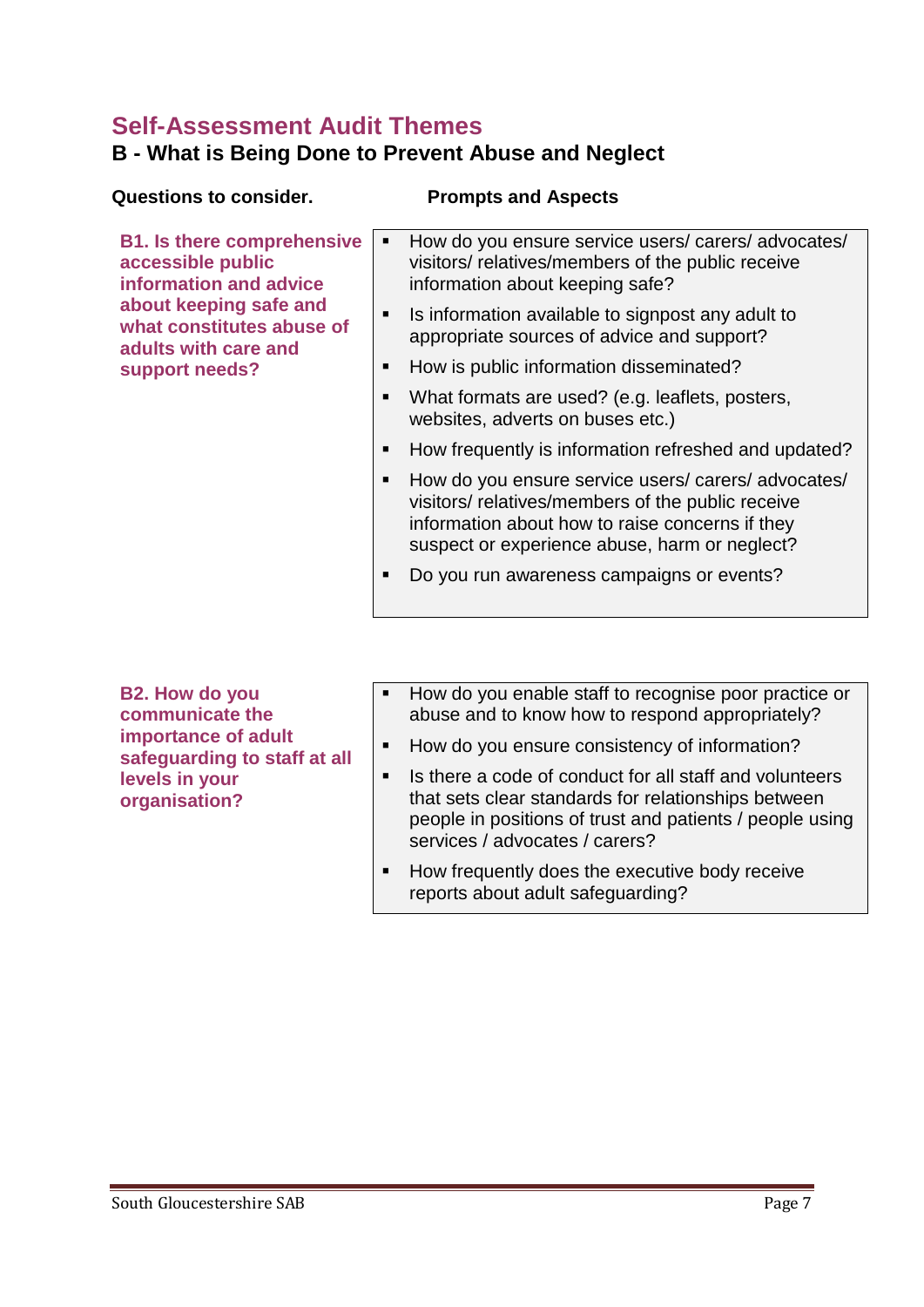### **Self-Assessment Audit Themes B - What is Being Done to Prevent Abuse and Neglect**

| <b>Questions to consider.</b>                                                                                                                                                          | <b>Prompts and Aspects</b>                                                                                                                                                                                                                                        |
|----------------------------------------------------------------------------------------------------------------------------------------------------------------------------------------|-------------------------------------------------------------------------------------------------------------------------------------------------------------------------------------------------------------------------------------------------------------------|
| <b>B3. Does your organisation</b><br>have safer recruitment                                                                                                                            | When your recruitment policies and procedures were<br>п<br>last reviewed and/or updated?                                                                                                                                                                          |
| policies and procedures?                                                                                                                                                               | Who has responsibility for ensuring those policies and<br>Ξ<br>procedures are effective?                                                                                                                                                                          |
|                                                                                                                                                                                        | How would you know if these policies and procedures<br>п<br>were not fit for purpose?                                                                                                                                                                             |
|                                                                                                                                                                                        | Are there systems in place to check and verify all<br>п<br>information provided by job applicants about previous<br>employment, training and experience?                                                                                                          |
|                                                                                                                                                                                        | Are all staff and volunteers who work with adults with<br>п<br>care and support needs, DBS checked and, where<br>appropriate, registered with professional bodies?                                                                                                |
|                                                                                                                                                                                        |                                                                                                                                                                                                                                                                   |
| <b>B4. Do your organisation's</b><br>documents (e.g. policy,<br>procedures, practice<br>guidance, contractual<br>arrangements) include<br>specific reference to adult<br>safeguarding? | Are there multi-agency procedures that guide staff<br>٠<br>through the process of recognition of abuse, how to<br>raise a concern, and support the process?                                                                                                       |
|                                                                                                                                                                                        | Do you have internal policies and guidance that<br>п<br>clearly link to the 2015 Care Act compliant multi-<br>agency adult safeguarding policy which informs staff,<br>service users, carers, advocates, relatives and<br>representatives how to report concerns? |
|                                                                                                                                                                                        | Do you have a whistle blowing policy which all staff<br>п<br>are aware of that will assist them in escalating<br>concerns and reporting poor practice?                                                                                                            |
|                                                                                                                                                                                        | Does your organisation have an information sharing<br>п<br>protocol which all staff know about and can access<br>guidance on information sharing?                                                                                                                 |
|                                                                                                                                                                                        | Is there evidence of a commitment to independence,<br>п<br>respect, dignity, choice, person centred approaches<br>and protection from harm within contracts between<br>providers of services and those using the services?                                        |
|                                                                                                                                                                                        | How do you know that staff are aware of these<br>п<br>documents and know how to access them?                                                                                                                                                                      |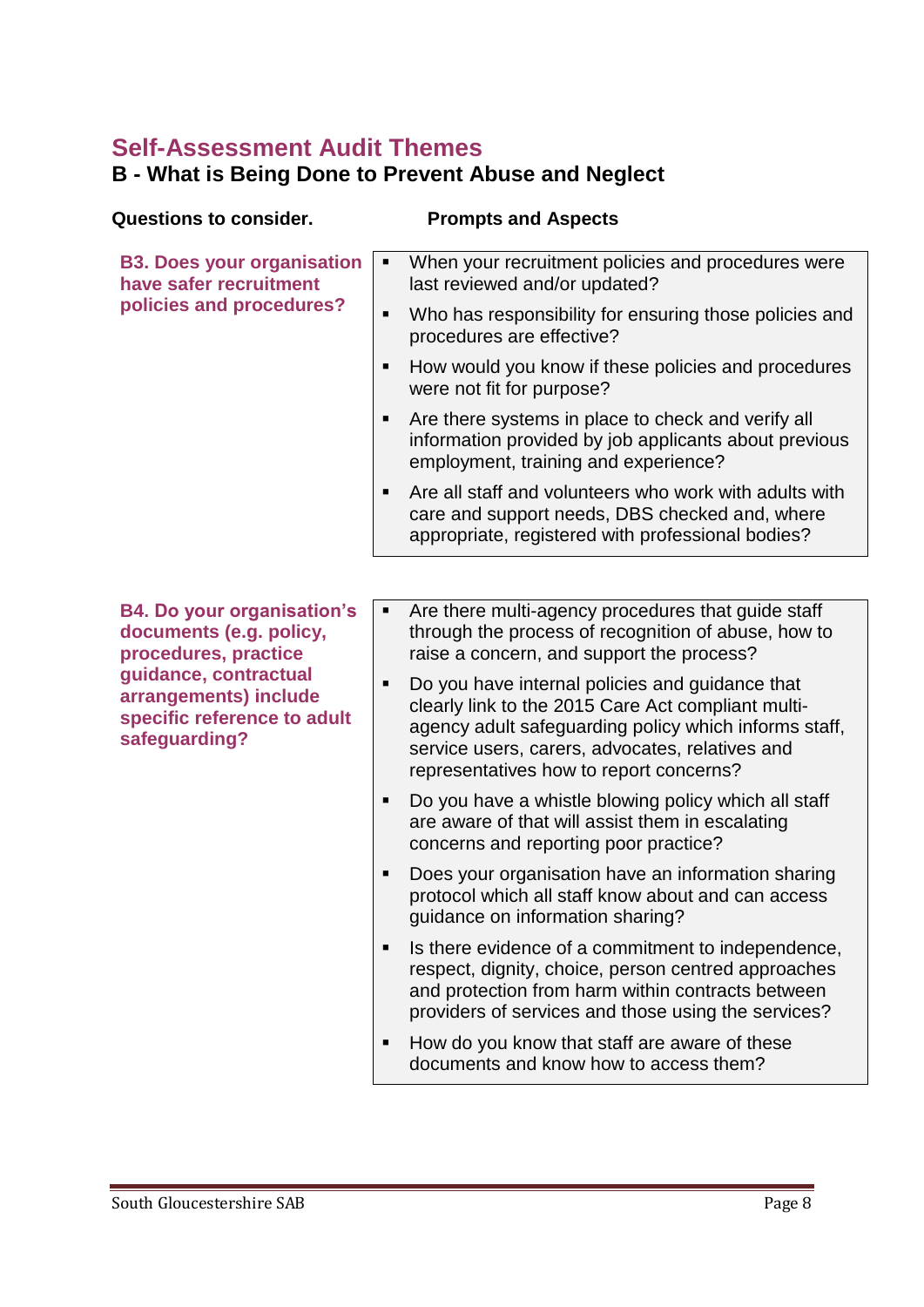### **Self-Assessment Audit Themes B - What is Being Done to Prevent Abuse and Neglect**

### **Questions to consider. Prompts and Aspects**

**B5. Are people who organise their own support and services, made aware of the potential for harm, neglect and abuse and are they assisted to manage any risks.**

- Do you have information and advice for people who fund their own care, on how to access care and support, and on their rights more generally?
- Are there strategies in place for your organisation to consider action as soon as you are made aware that a person funding their own care is at risk of abuse or neglect?

**B6. Does your workforce development training programme include adult safeguarding?**

- Is the training provided internally or externally?
- Do your staff have access to levels of adult safeguarding training appropriate for their job roles?
- What evidence do you record and report about take up and attendance of training and CPD?
- How are you assured training has made a difference in practice?
- How is the quality, impact and effectiveness of training monitored and followed up?
- Do you provide refreshers? How frequently?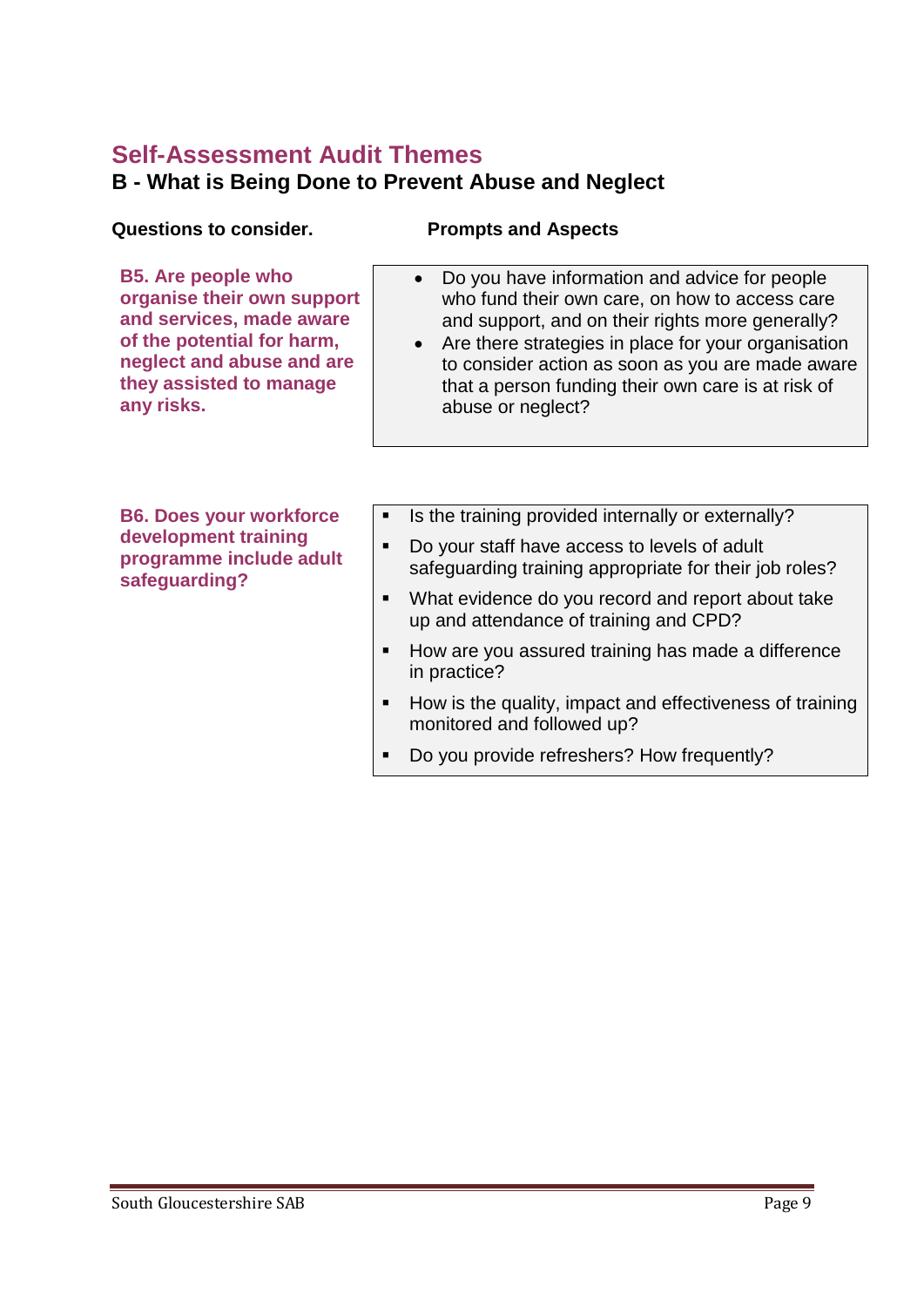### **B - What is Being Done to Prevent Abuse and Neglect Assessment and Actions**

**Since your previous audit last year how have you taken forward your improvements, developments and immediate actions?**

**What are you doing particularly well?**

**What are your top priorities for improvement and development in the coming year?** 

**Can you identify any risks in you being able to achieve these?**

**Are there any immediate actions required?** 

**If you were asked to rate your current status in this theme, what would it be? Red C Amber Amber Green**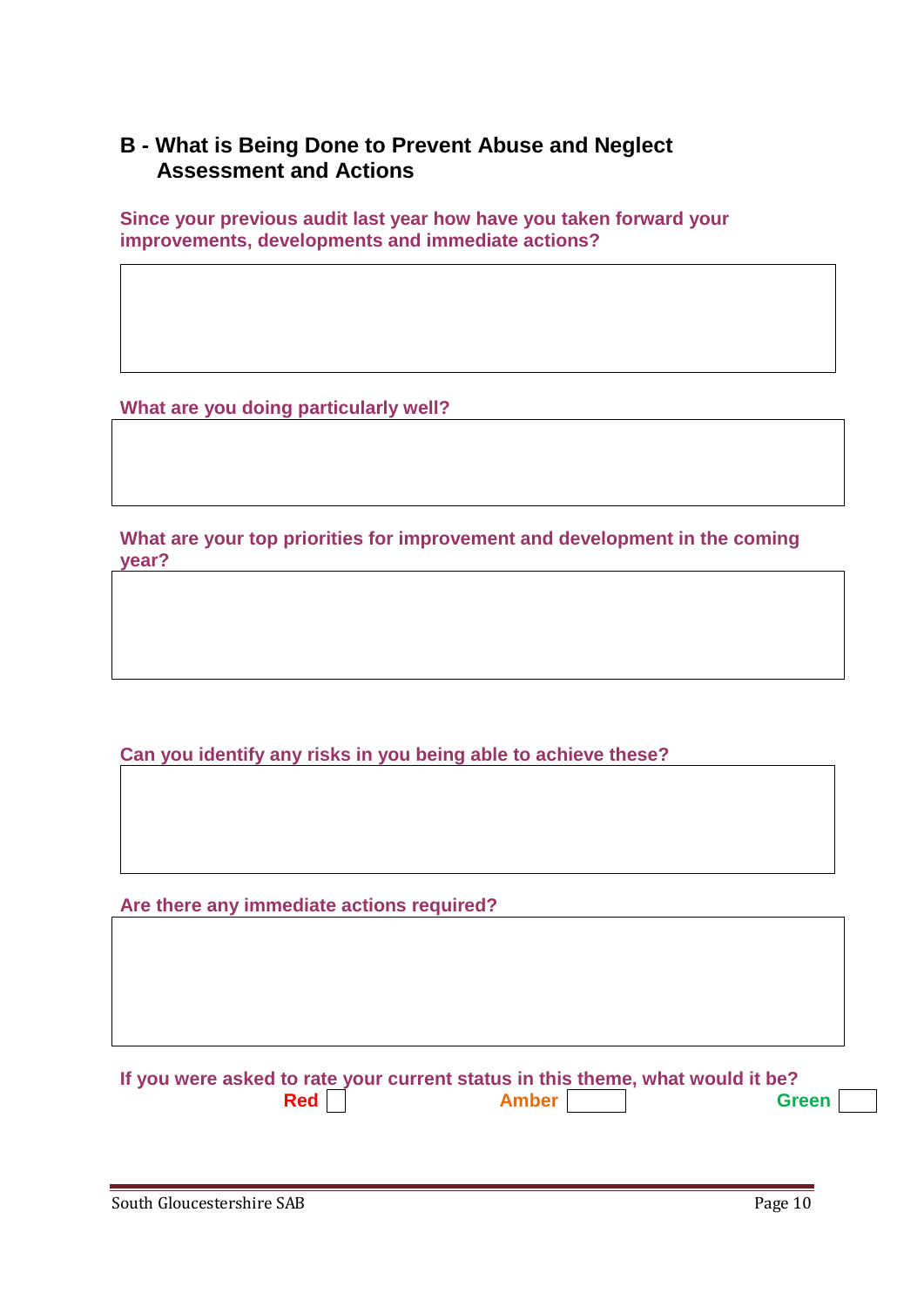# **Self-Assessment Audit Themes**

### **C - How Well Things are Managed When Abuse and Neglect Occurs**

| <b>Questions to consider.</b>                                                                                                                                          | <b>Prompts and Aspects</b>                                                                                                                                                                                        |
|------------------------------------------------------------------------------------------------------------------------------------------------------------------------|-------------------------------------------------------------------------------------------------------------------------------------------------------------------------------------------------------------------|
| C1. Is prompt action taken<br>and appropriate support<br>provided in response to<br>concerns raised by staff,<br>people using services,<br>patients, advocates, carers | What evidence can you provide that action was taken<br>٠<br>in a timely manner?                                                                                                                                   |
|                                                                                                                                                                        | Are adults with care and support needs (and /or their<br>п<br>advocate, carer or representative) involved at all<br>stages of the safeguarding process and any protection<br>plan? (examples of this to evidence) |
| or members of the public?                                                                                                                                              | What advocacy services are available to support<br>п<br>adults who have substantial difficulty in taking part in<br>the safeguarding process?                                                                     |
|                                                                                                                                                                        | What management oversight is there of the actions<br>п<br>taken?                                                                                                                                                  |
|                                                                                                                                                                        | Are there opportunities for staff and volunteers to<br>п<br>debrief and reflect following safeguarding concerns?                                                                                                  |
|                                                                                                                                                                        |                                                                                                                                                                                                                   |
| <b>C2. Does your organisation</b>                                                                                                                                      | Is the analysis of risk documented?<br>٠                                                                                                                                                                          |
| have clear and accurate                                                                                                                                                | Is recording undertaken in a timely manner?<br>п                                                                                                                                                                  |
| systems to record all<br>actual, alleged and<br>potential abuse or neglect?                                                                                            | How frequently are records checked/audited for<br>п<br>accuracy, relevance and timeliness?                                                                                                                        |
|                                                                                                                                                                        |                                                                                                                                                                                                                   |
| <b>C3. Does your organisation</b>                                                                                                                                      | How frequently are these collected?<br>٠                                                                                                                                                                          |
| have quality measures for<br>adult safeguarding which                                                                                                                  | How is this information used to improve services?<br>٠                                                                                                                                                            |
| show the desired<br>outcomes for the people                                                                                                                            | Who receives reports regarding these outcome<br>п<br>measures?                                                                                                                                                    |
| are being met?                                                                                                                                                         | Do management scrutinise these reports?<br>٠<br>(frequency?)                                                                                                                                                      |
|                                                                                                                                                                        |                                                                                                                                                                                                                   |
| <b>C4. How does your</b><br>organisation ensure that<br>the general duty of equality<br>is met for adults with care<br>and support needs?                              | How do you ensure that there is no discrimination on<br>the basis of race, religious belief, culture, sexual<br>orientation, gender, age, disability, nationality or socio-<br>economic disadvantage?             |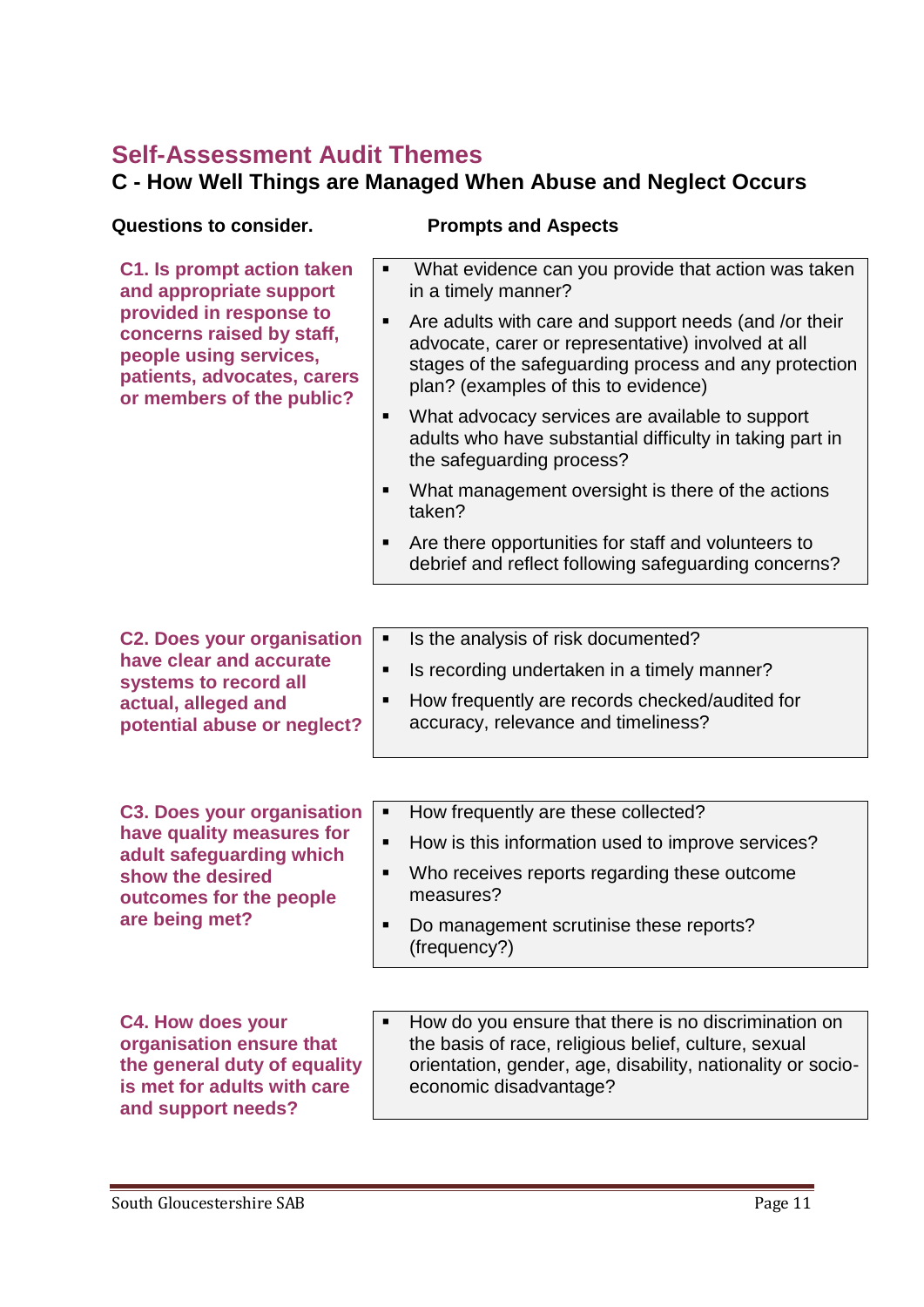# **Self-Assessment Audit Themes**

### **C - How Well Things are Managed When Abuse and Neglect Occurs**

| <b>Questions to consider.</b>                                                                                                    | <b>Prompts and Aspects</b>                                                                                                                                                                                                                                                                                                   |  |
|----------------------------------------------------------------------------------------------------------------------------------|------------------------------------------------------------------------------------------------------------------------------------------------------------------------------------------------------------------------------------------------------------------------------------------------------------------------------|--|
| <b>C5. Can your organisation</b><br>demonstrate that it<br>complies with the<br>principles of the Mental<br><b>Capacity Act?</b> | • How do you audit/evidence the quality of Mental<br><b>Capacity Assessments?</b><br>Do staff undertake Mental Capacity Training?<br>$\blacksquare$<br>• Are Mental Capacity Assessments carried out in<br>an appropriate and timely manner?<br>• How do you ensure relevant policies and<br>legislation are being followed? |  |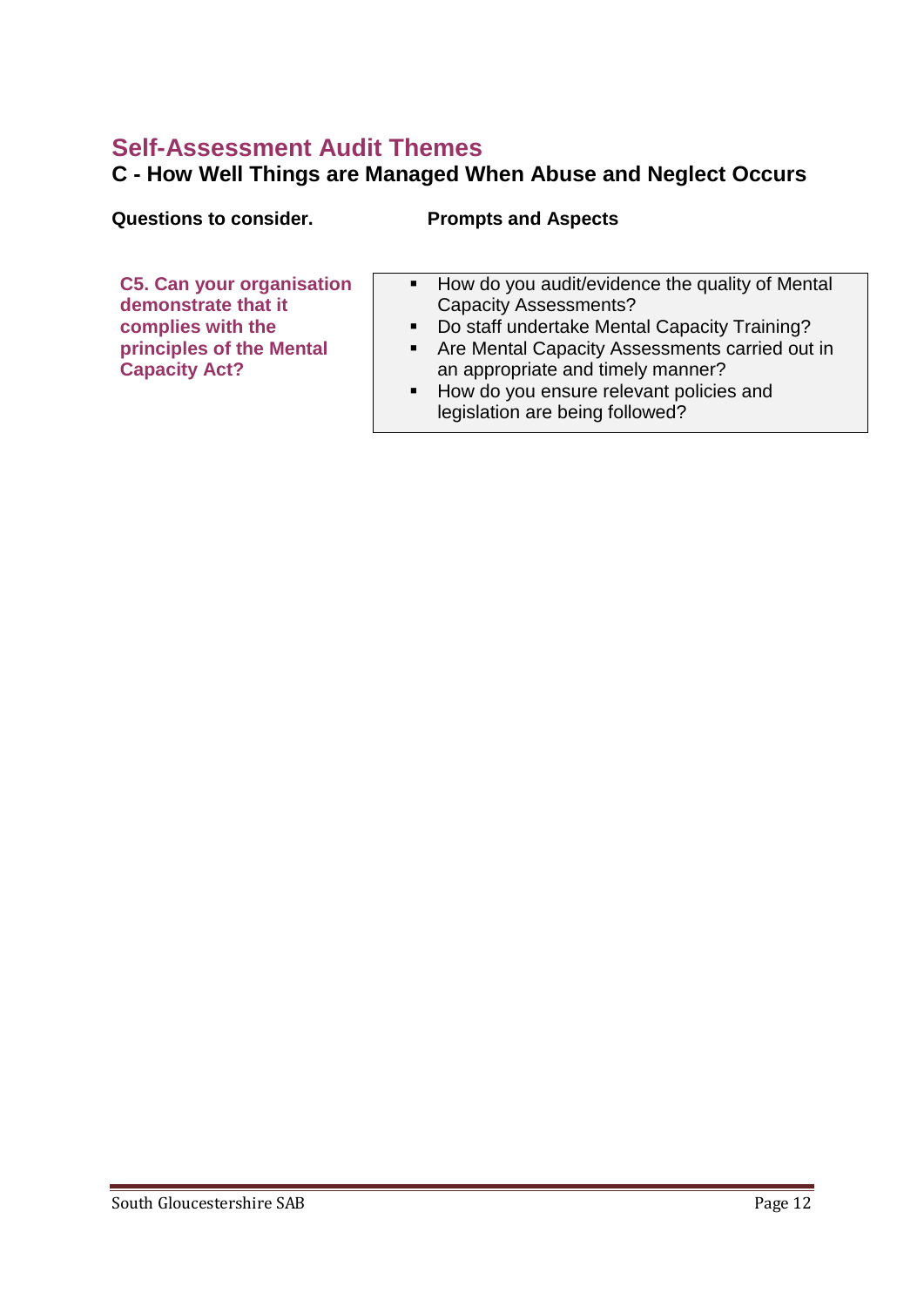### **C - How Well Things are Managed When Abuse and Neglect Occurs Assessment and Actions**

**Since your previous audit last year how have you taken forward your improvements, developments and immediate actions?**

**What are you doing particularly well?**

**What are your top priorities for improvement and development in the coming year?** 

**Can you identify any risks in you being able to achieve these?**

**Are there any immediate actions required?** 

| If you were asked to rate your current status in this theme, what would it be? |       |              |  |
|--------------------------------------------------------------------------------|-------|--------------|--|
| Red                                                                            | Amber | <b>Green</b> |  |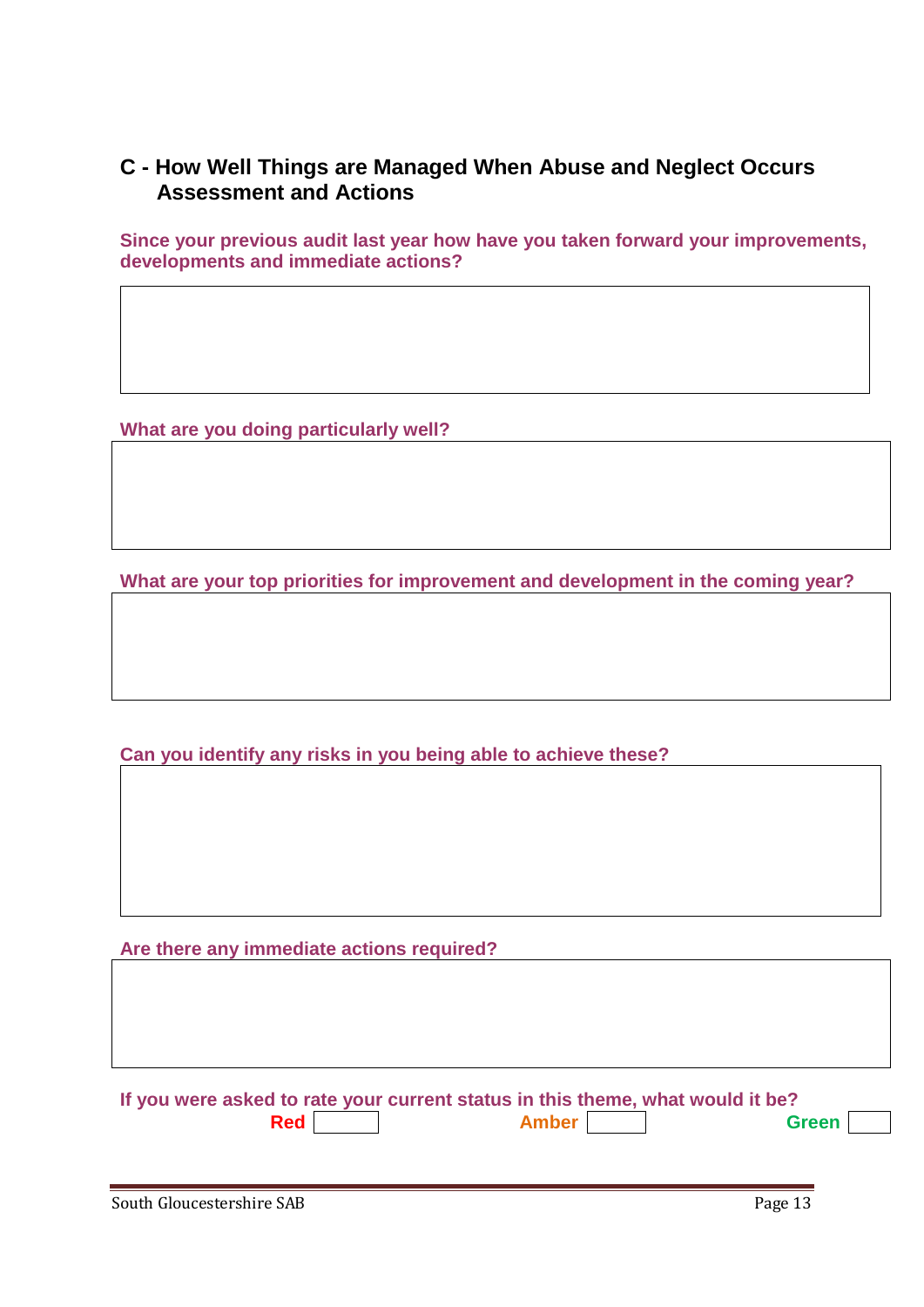# **Self-Assessment Audit Themes**

### **D - How Partners Work Together**

| <b>Questions to consider.</b>                                                                         | <b>Prompts and Aspects</b>                                                                                                                                                                   |
|-------------------------------------------------------------------------------------------------------|----------------------------------------------------------------------------------------------------------------------------------------------------------------------------------------------|
| <b>D1. Are senior managers</b><br>from your organisation                                              | Does the representative have delegated decision<br>making authority?                                                                                                                         |
| regularly represented on<br>the South Gloucestershire<br><b>Safeguarding Adults Board</b><br>(SGSAB)? | If your organisations representative is not able to<br>П<br>attend the SGSAB, is there a nominated deputy who<br>attends in their place?                                                     |
|                                                                                                       | What resources does your organisation devote to<br>п<br>ensure the SGSAB is able to fulfil its responsibilities?                                                                             |
|                                                                                                       | How are actions and information from the SGSAB<br>п<br>disseminated within your organisation?                                                                                                |
|                                                                                                       | Is there a clear vision for the SGSAB which is<br>п<br>endorsed by your organisation?                                                                                                        |
|                                                                                                       |                                                                                                                                                                                              |
| D2. Do you have an                                                                                    | At what level in the organisation is the responsible<br>п<br>person?                                                                                                                         |
| <b>identified lead for</b><br>safeguarding adults with                                                | Are there clearly stated requirements for this role?<br>п                                                                                                                                    |
| specific responsibility for<br>championing and                                                        | Have they undertaken appropriate training for this<br>п<br>role?                                                                                                                             |
| promoting the importance<br>of safeguarding adults with<br>care and support needs?                    | Are staff aware who the champion is? (how is this<br>П<br>communicated?)                                                                                                                     |
|                                                                                                       |                                                                                                                                                                                              |
| <b>D3. Does your organisation</b><br>respond to all requests                                          | Do you contribute to the SGSABs Annual Report and<br>٠<br><b>Strategic Plan?</b>                                                                                                             |
| from the SGSAB for data<br>and information related to<br>adult safeguarding?                          | Does you organisations Strategic Plan have linkages<br>п<br>or a relationship to the SGSAB Strategic Plan, which<br>identifies priorities, targets and accountability for<br>achieving them? |
|                                                                                                       | Does your organisation's Strategic Plan and Annual<br>٠<br>Report reflect the views of patients / people using<br>services / advocates / carers?                                             |
|                                                                                                       | Do you have a clear and effective performance<br>п<br>management framework in place to gather information<br>on a regular basis?                                                             |
|                                                                                                       | Do you have systems to identify risk and address<br>п<br>weak performance?                                                                                                                   |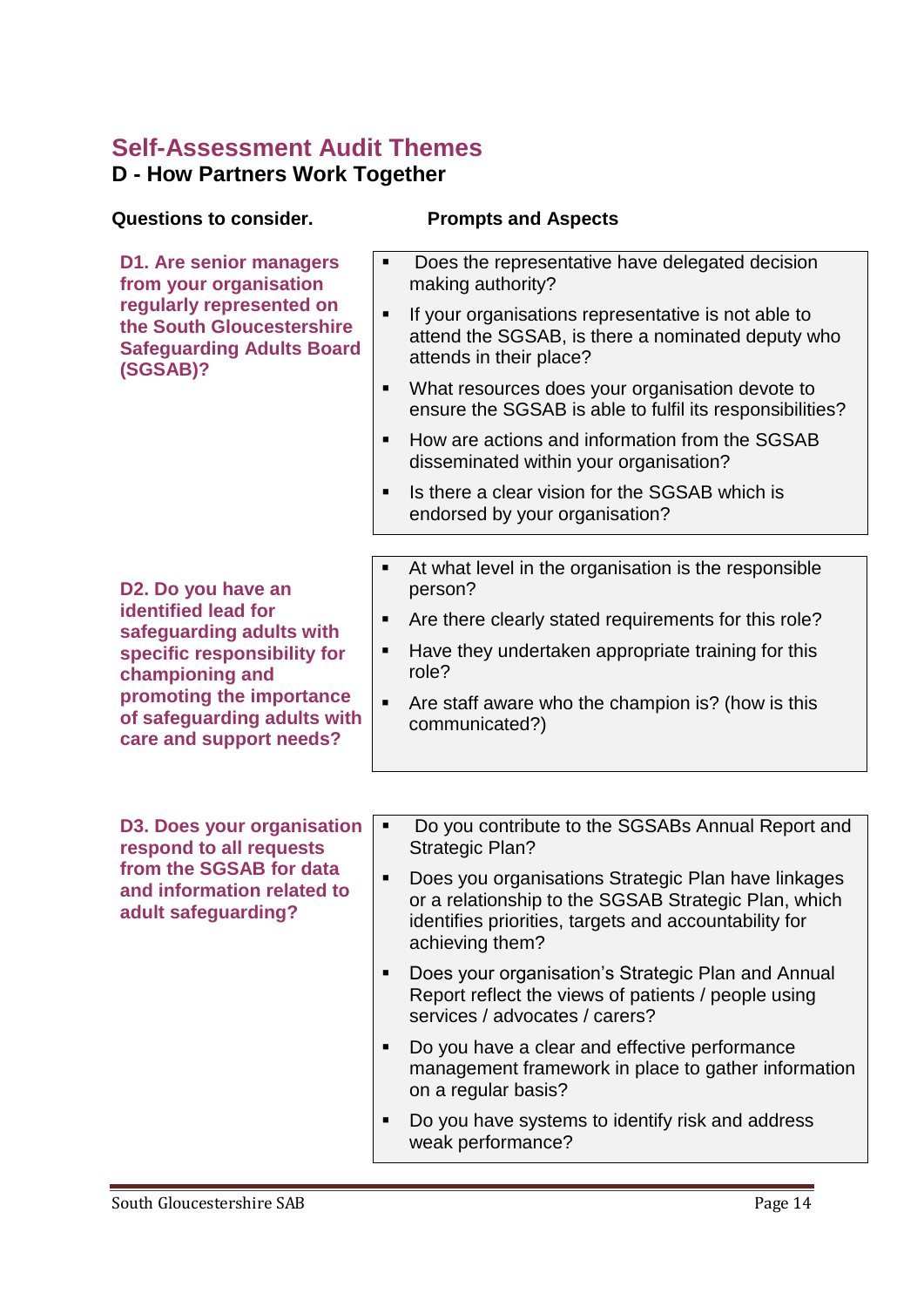**D4. Does your organisation comply with information sharing guidelines and protocols?** 

**Who is responsible for ensuring that information** sharing is appropriate and effective?